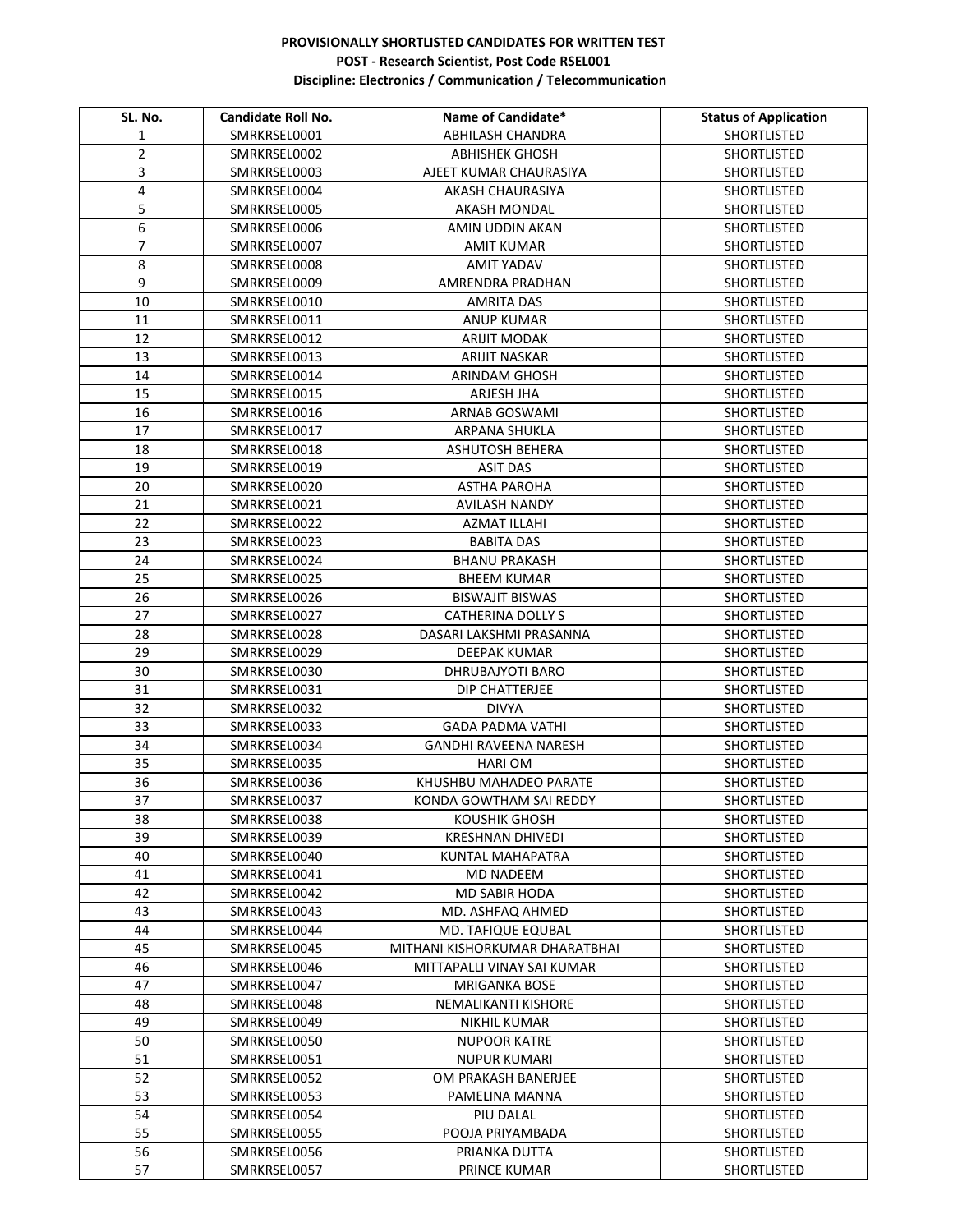| 58 | SMRKRSEL0058 | PRIYANKA K                   | <b>SHORTLISTED</b> |
|----|--------------|------------------------------|--------------------|
| 59 | SMRKRSEL0059 | RAHUL ROY DAS                | <b>SHORTLISTED</b> |
| 60 | SMRKRSEL0060 | RAUMIK MANNA                 | <b>SHORTLISTED</b> |
| 61 | SMRKRSEL0061 | RINKI AGRAHARI               | <b>SHORTLISTED</b> |
| 62 | SMRKRSEL0062 | RITABRATA SEN                | <b>SHORTLISTED</b> |
| 63 | SMRKRSEL0063 | <b>ROHAN BANERJEE</b>        | <b>SHORTLISTED</b> |
| 64 | SMRKRSEL0064 | ROKHSAR PARVEEN              | SHORTLISTED        |
| 65 | SMRKRSEL0065 | RUHUL AMIN AHMED             | <b>SHORTLISTED</b> |
| 66 | SMRKRSEL0066 | RUKHSHAR KHATUN              | <b>SHORTLISTED</b> |
| 67 | SMRKRSEL0067 | S VENKATRAMAN                | <b>SHORTLISTED</b> |
| 68 | SMRKRSEL0068 | SALAM.P                      | <b>SHORTLISTED</b> |
| 69 | SMRKRSEL0069 | SANCHARI GHOSH               | SHORTLISTED        |
| 70 | SMRKRSEL0070 | SANJU ROY                    | SHORTLISTED        |
| 71 | SMRKRSEL0071 | SANTANU MUKHERJEE            | SHORTLISTED        |
| 72 | SMRKRSEL0072 | SARIKA JHA                   | <b>SHORTLISTED</b> |
| 73 | SMRKRSEL0073 | SAYAN HALDER                 | SHORTLISTED        |
| 74 | SMRKRSEL0074 | SAYANTAN CHAKRABORTY         | SHORTLISTED        |
| 75 | SMRKRSEL0075 | SHIVANGI YADAV               | SHORTLISTED        |
| 76 | SMRKRSEL0076 | SHUBHAM CHHOTELAL CHAURASIYA | <b>SHORTLISTED</b> |
| 77 | SMRKRSEL0077 | SHUBHAMOY CHAKRABORTTY       | <b>SHORTLISTED</b> |
| 78 | SMRKRSEL0078 | SOHAN GHOSH DASTIDAR         | <b>SHORTLISTED</b> |
| 79 | SMRKRSEL0079 | SONALI BANSAL                | SHORTLISTED        |
| 80 | SMRKRSEL0080 | SOUDEEP CHOWDHURY            | <b>SHORTLISTED</b> |
| 81 | SMRKRSEL0081 | SOUMYA BISWAS                | <b>SHORTLISTED</b> |
| 82 | SMRKRSEL0082 | SRIMITA COOMAR               | <b>SHORTLISTED</b> |
| 83 | SMRKRSEL0083 | SUBHAYAN DEY                 | SHORTLISTED        |
| 84 | SMRKRSEL0084 | SUBHAYAN SAMANTA             | <b>SHORTLISTED</b> |
| 85 | SMRKRSEL0085 | SUMAN KUMAR DAS              | SHORTLISTED        |
| 86 | SMRKRSEL0086 | <b>SURAJIT BHUNIA</b>        | <b>SHORTLISTED</b> |
| 87 | SMRKRSEL0087 | <b>SURAJIT RABI DAS</b>      | <b>SHORTLISTED</b> |
| 88 | SMRKRSEL0088 | <b>TANUSHREE HAZRA</b>       | <b>SHORTLISTED</b> |
| 89 | SMRKRSEL0089 | <b>UDESHYA SHARAN</b>        | <b>SHORTLISTED</b> |
| 90 | SMRKRSEL0090 | VEMULA DHANUNJAYA GOPI       | SHORTLISTED        |
| 91 | SMRKRSEL0091 | <b>VIKASH KUMAR</b>          | <b>SHORTLISTED</b> |
| 92 | SMRKRSEL0092 | VINAY KUMAR KONDIGARI        | SHORTLISTED        |
| 93 | SMRKRSEL0093 | <b>VISHAL SINGH</b>          | SHORTLISTED        |
| 94 | SMRKRSEL0094 | <b>VIVEK KUMAR</b>           | SHORTLISTED        |
| 95 | SMRKRSEL0095 | <b>VIVEK KUMAR SINGH</b>     | SHORTLISTED        |
| 96 | SMRKRSEL0096 | <b>VIVEK VENU</b>            | SHORTLISTED        |
| 97 | SMRKRSEL0097 | YASH SHUKLA                  | <b>SHORTLISTED</b> |

**\* Name of candidate is in alphabatical order.**

**# Mere shortlisting does not entitle any job/offer of appointment.**

## **01. DATE OF WRITTEN TEST : 22.05.2022 (SUNDAY), 11.00 AM - 1.00 PM, 2hr. Duration**

**02. RESULT OF WRITTEN TEST: 22.05.2022 (SUNDAY), 5.30PM will be published on Notice Board & https://kolkata.sameer.gov.in/recruitment**

**03. Candidates need to bring at least one photo id proof in original** 

**04. Candidates shortlisted on the basis of Written Test will have to appear for Personal Interview on 23.05.2022 (Monday) and 24.05.2022 (Tuesday). Time: 9.30AM (both Monday & Tuesday)**

**05. All the necessary documents in original as well as a set of xerox copy will be required at the time of document verification time on the day of interview.**

**06. Place of Written Test / Interview:** SAMEER Kolkata Centre, Plot – L2, Block – GP, Sec-V, Salt Lake Electronics Complex, Kolkata – 

(Beside: Salt Lake Sector V Fire Brigade Office, Nearest Bus stop – Sector V SDF More)

**07. Google Maps Link:** 

https://www.google.co.in/maps/place/Sameer+Kolkata+Centre/@22.5682643,88.4301386,17z/data=!3m1!4b1!4m5!3m4!1s0x3a0 275adbaea47f7:0x8a33b16edd99b2c8!8m2!3d22.5681834!4d88.4322857